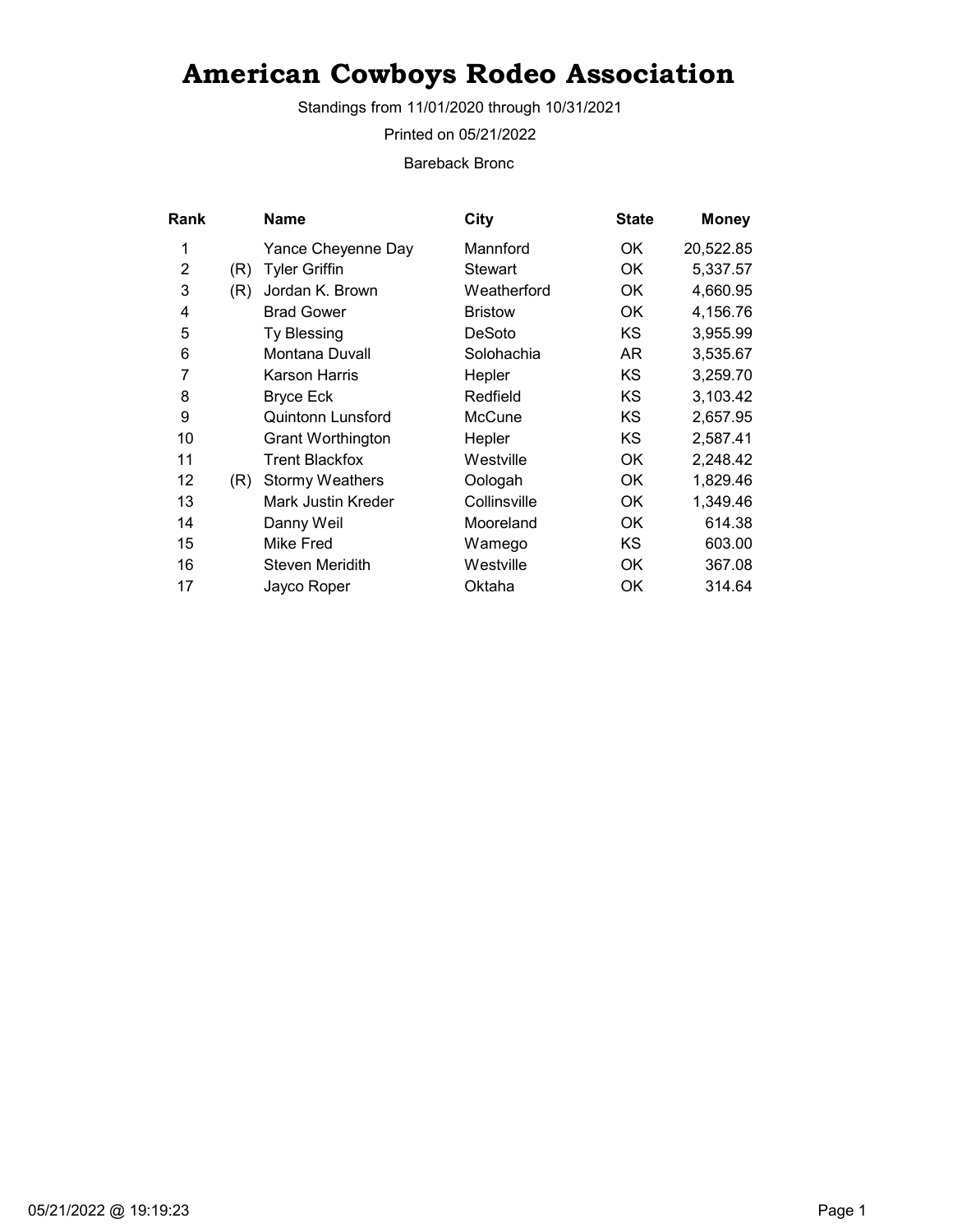Standings from 11/01/2020 through 10/31/2021

Printed on 05/21/2022

Bull Riding

| Rank           |     | Name                      | <b>City</b>        | <b>State</b> | <b>Money</b> |
|----------------|-----|---------------------------|--------------------|--------------|--------------|
| 1              |     | Deklan Garland            | Foster             | OK           | 11,100.58    |
| $\overline{2}$ |     | Dason Janes               | Muldrow            | OK           | 7,871.92     |
| 3              |     | Cash Keeling              | Purdy              | MO           | 5,903.70     |
| 4              | (R) | <b>Colby Anderson</b>     | <b>Buffalo</b>     | MO.          | 5,545.74     |
| 5              |     | Josh Steele               | Sparta             | MO           | 4,492.16     |
| 6              | (R) | <b>Patterson Starcher</b> | <b>Fort Scott</b>  | KS           | 4,313.42     |
| 7              |     | Cody Wilson               | Fayetteville       | AR           | 3,503.33     |
| 8              |     | Kole Bowman               | <b>Barnsdall</b>   | OK           | 3,435.76     |
| 9              |     | Paycen Dennis             | Winslow            | AR           | 3,299.12     |
| 10             |     | <b>Ryan Roberts</b>       | Okmulgee           | OK           | 2,954.28     |
| 11             |     | Dakota Macom              | Calera             | OK           | 2,554.12     |
| 12             | (R) | Lane Elsenpeter           | Fairland           | OK           | 2,218.86     |
| 13             |     | <b>Rhett King</b>         | Cushing            | OK           | 2,094.80     |
| 14             |     | Lukasey Morris            | Union City         | OK           | 1,644.20     |
| 15             |     | Hunter Tate               | Riverton           | KS           | 1,408.00     |
| 16             |     | Zach Weaver               | <b>Bella Vista</b> | AR           | 1,225.02     |
| 17             | (R) | <b>Trevyn Armstrong</b>   | <b>Broken Bow</b>  | OK           | 1,067.20     |
| 18             | (R) | <b>Bryson Cunningham</b>  | Spiro              | OK           | 1,053.60     |
| 19             | (R) | Tim Vaughan               | Tonganoxie         | KS           | 887.11       |
| 20             | (R) | Garrett Hathaway          | Leavenworth,       | KS           | 724.96       |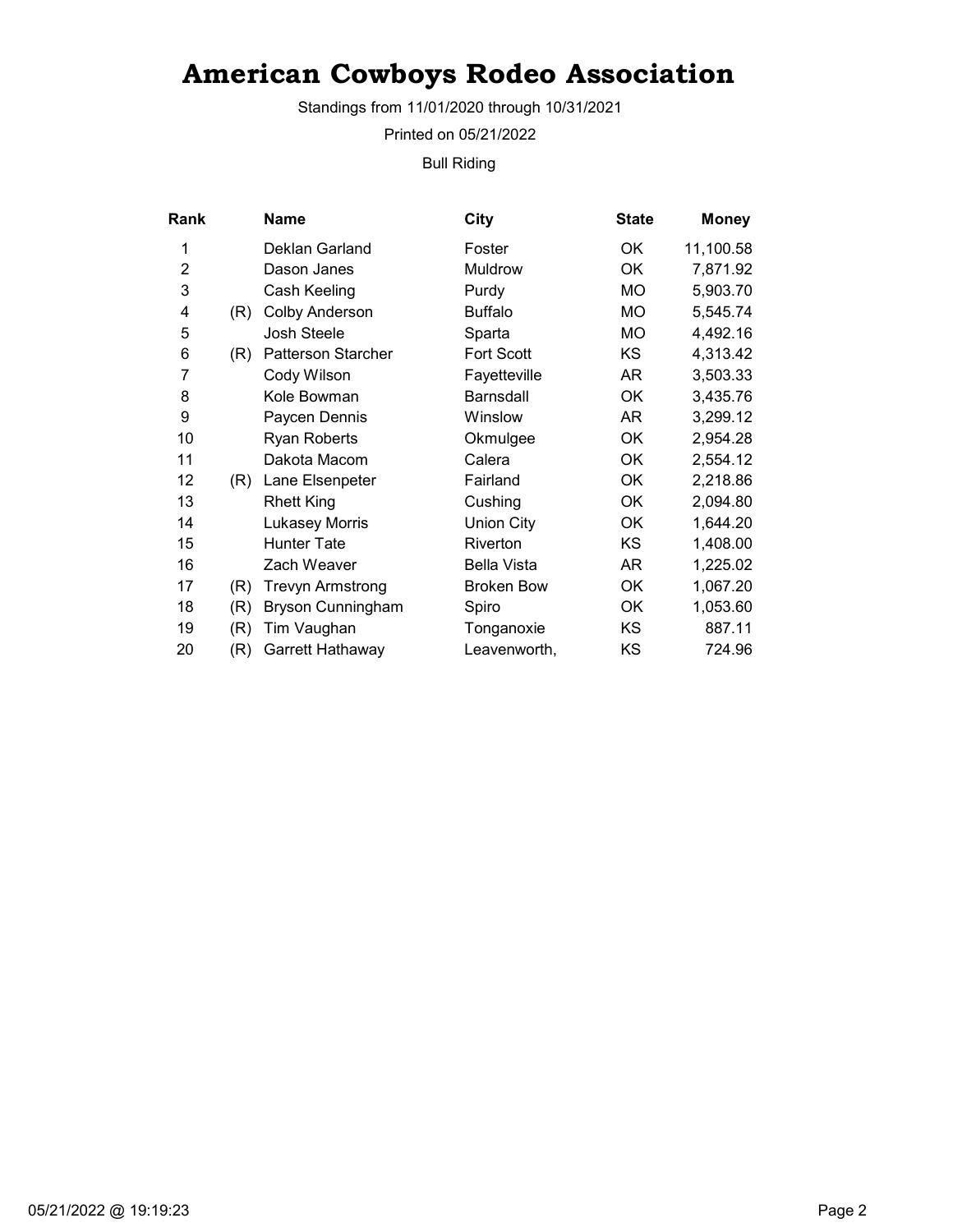Standings from 11/01/2020 through 10/31/2021

Printed on 05/21/2022

Saddle Bronc

| Rank           |     | Name                    | <b>City</b>            | <b>State</b> | <b>Money</b> |
|----------------|-----|-------------------------|------------------------|--------------|--------------|
| 1              |     | <b>Blane Stacy</b>      | <b>Blanchard</b>       | OK           | 15,597.18    |
| $\overline{2}$ |     | Cody Goertzen           | <b>Union City</b>      | OK           | 14,798.02    |
| 3              |     | Cooper Mullican         | Van Buren              | AR           | 6,060.60     |
| 4              | (R) | Wyatt Lohman            | Weatherford            | OK           | 4,239.40     |
| 5              | (R) | Jefferson Parsons       | Springdale             | AR           | 3,434.17     |
| 6              |     | <b>Trey Watts</b>       | Marshall               | <b>MO</b>    | 2,724.34     |
| 7              |     | <b>Chase Gabriel</b>    | <b>Grain Valley</b>    | MO           | 2,425.43     |
| 8              | (R) | Eli Hershberger         | <b>Sulphur Springs</b> | TX           | 2,365.20     |
| 9              | (R) | John Allen              | Axvasse                | <b>MO</b>    | 2,142.56     |
| 10             | (R) | <b>Austin Stewart</b>   | Lawton                 | <b>OK</b>    | 1,956.04     |
| 11             |     | Augustus Jones          | Monroe City            | MO           | 1,730.20     |
| 12             | (R) | David Wright            | Havana                 | KS.          | 1,358.64     |
| 13             |     | Drew Johnson            | Conway                 | AR           | 1,342.93     |
| 14             | (R) | <b>Clint Lindenfeld</b> | Whitesboro             | TX           | 1,272.40     |
| 15             | (R) | <b>Brady Burton</b>     | Krum                   | <b>TX</b>    | 736.00       |
| 16             |     | Cable Wareham           | Whiting                | KS           | 683.50       |
| 17             |     | <b>Connor Coker</b>     | Joplin                 | МO           | 556.35       |
| 18             |     | <b>Bryce Eck</b>        | Redfield               | KS           | 545.23       |
| 19             | (R) | <b>Tyler Arnold</b>     | Tulsa                  | OK           | 433.40       |
| 20             |     | Rowdy Chesser           | Aline                  | OK           | 297.00       |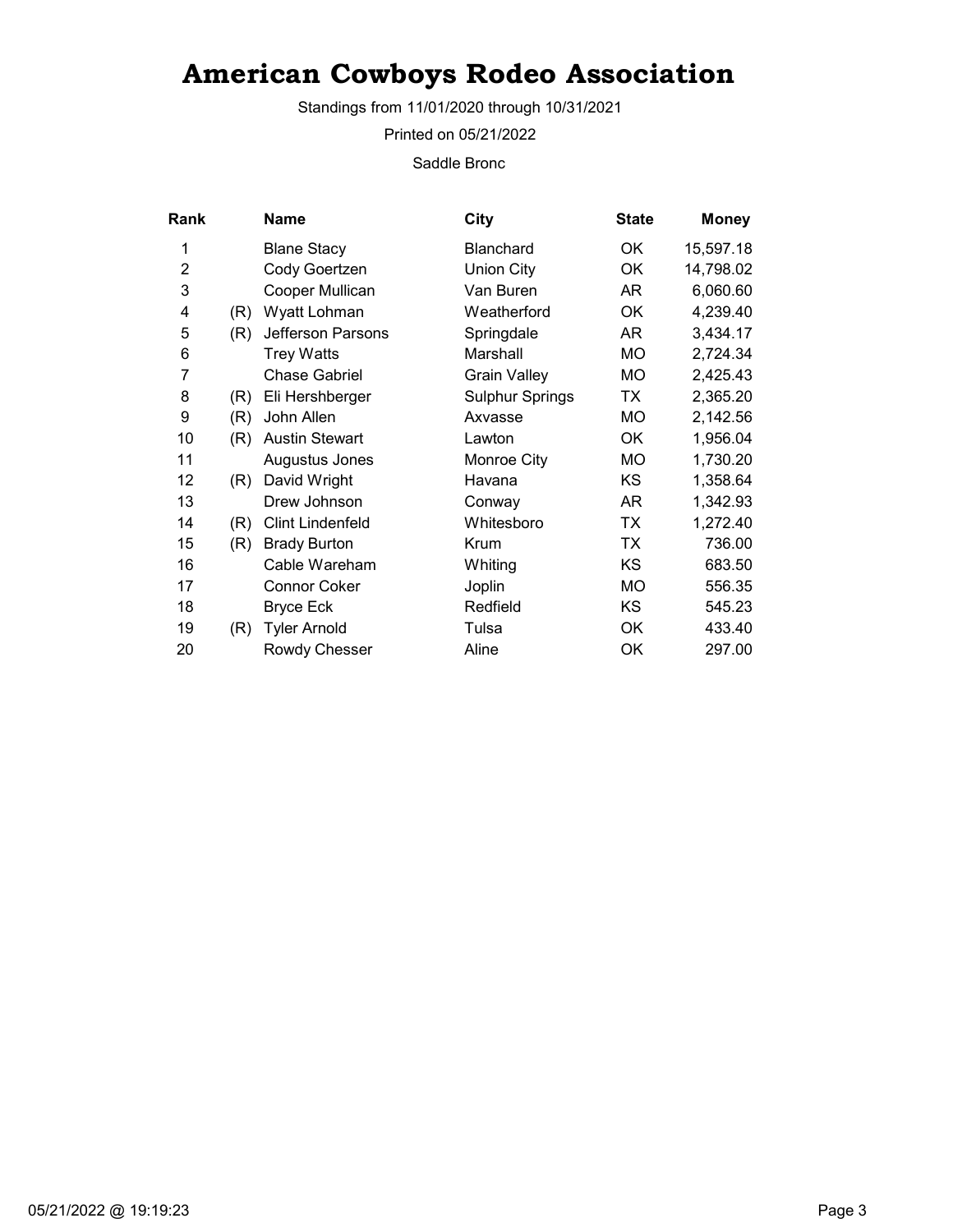Standings from 11/01/2020 through 10/31/2021

Printed on 05/21/2022

Tie-Down Roping

| Rank           |     | Name                       | City              | <b>State</b> | <b>Money</b> |
|----------------|-----|----------------------------|-------------------|--------------|--------------|
| 1              | (R) | <b>Garrett Elmore</b>      | Springer          | OK.          | 11,930.70    |
| $\overline{2}$ |     | <b>Anthony Craig</b>       | Okmulgee          | OK           | 10,683.87    |
| 3              |     | Jarvis Demery              | Beggs             | OK           | 10,461.09    |
| 4              |     | Glenn Jackson              | Okmulgee          | OK           | 10,456.47    |
| 5              |     | <b>Trent Creager</b>       | <b>Stillwater</b> | OK           | 9,178.95     |
| 6              |     | <b>JC King</b>             | <b>Stilwell</b>   | OK           | 7,826.97     |
| 7              | (R) | Dontre Goff                | Tulsa             | OK           | 7,721.40     |
| 8              |     | Ethan Hill                 | S. Coffeyville    | OK           | 7,668.48     |
| 9              |     | William Whayne             | Tulsa             | OK           | 7,631.36     |
| 10             |     | <b>Austin Lee Lawrence</b> | Sperry            | OK           | 5,525.71     |
| 11             |     | Ken Bailey                 | Okmulgee          | OK           | 5,357.40     |
| 12             |     | <b>Blake Deckard</b>       | Eufaula           | OK           | 4,789.56     |
| 13             |     | Justin Dan                 | Checotah          | OK           | 3,956.27     |
| 14             |     | Ben Piazza                 | <b>Twin Oaks</b>  | OK           | 3,955.48     |
| 15             |     | <b>Stevie Brickey</b>      | Tahlequah         | OK           | 3,666.25     |
| 16             |     | McKade Wickett             | Muldrow           | OK           | 3,041.54     |
| 17             |     | <b>Ross McGuire</b>        | Nowata            | OK           | 2,917.14     |
| 18             | (R) | Walker McMahan             | Wagoner           | 0K           | 2,879.52     |
| 19             |     | <b>JW Hammonds</b>         | <b>McAlester</b>  | OK           | 2,418.38     |
| 20             |     | <b>Grant Ellingsen</b>     | Kellyville        | OK           | 2,204.30     |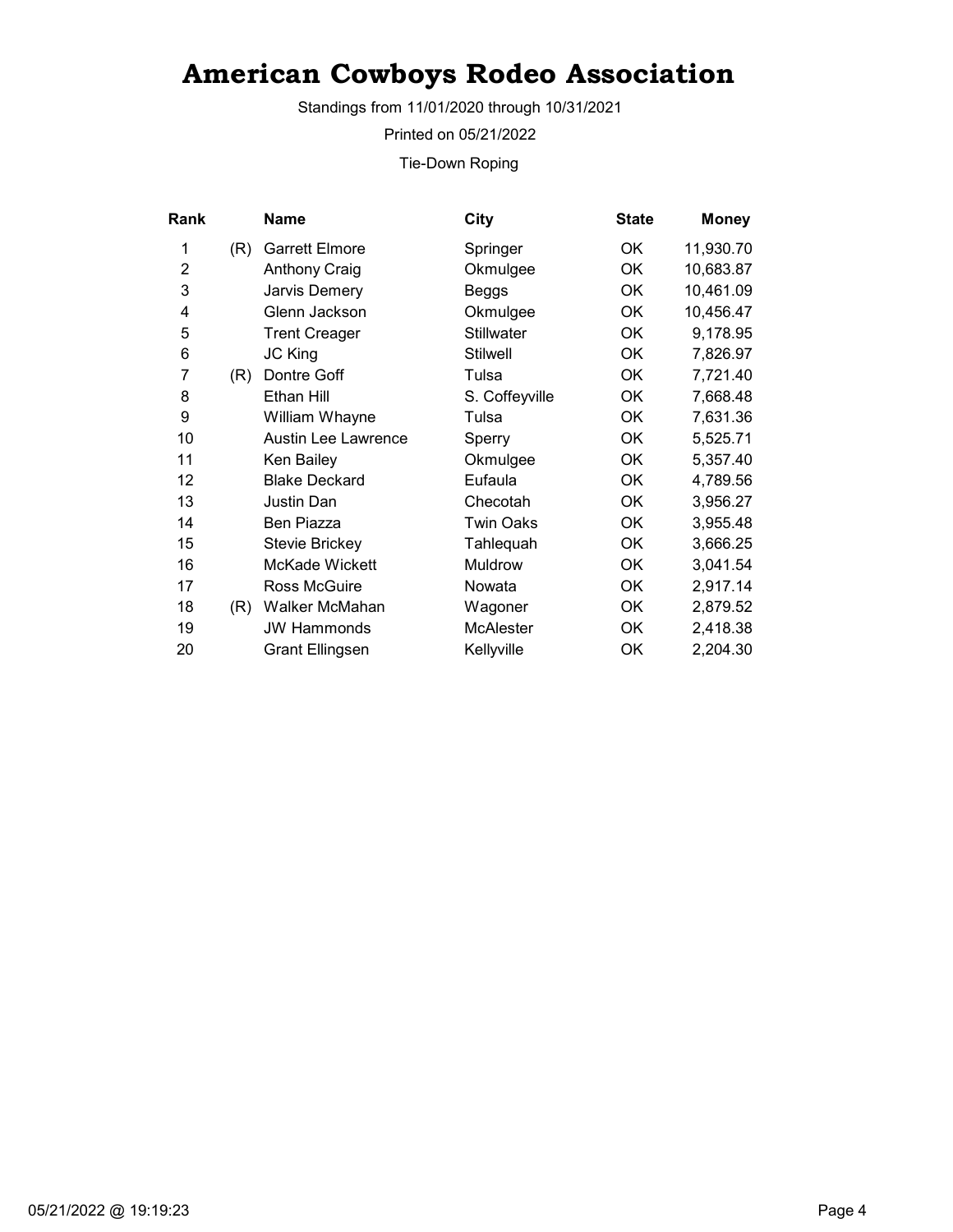Standings from 11/01/2020 through 10/31/2021

Printed on 05/21/2022

Steer Wrestling

| Rank           |     | <b>Name</b>              | City                   | <b>State</b> | <b>Money</b> |
|----------------|-----|--------------------------|------------------------|--------------|--------------|
| 1              |     | David Reagor Jr.         | Morris                 | ОK           | 13,848.26    |
| $\overline{2}$ |     | Mason Couch              | Durant                 | OK           | 11,632.11    |
| 3              |     | Augustus (Gus) Franzen   | Kearney                | <b>NE</b>    | 6,723.46     |
| 4              |     | <b>Tyler Harris</b>      | Pleasanton             | KS           | 6,389.57     |
| 5              |     | <b>Stewart Gulager</b>   | Ft. Scott              | KS.          | 6,323.17     |
| 6              |     | Hunter Washburn          | Jones                  | <b>OK</b>    | 5,995.16     |
| 7              |     | Jeffrey K. Miller        | <b>Blue Mound</b>      | KS           | 5,784.54     |
| 8              |     | Justin Morehouse         | Mound City             | KS           | 5,497.14     |
| 9              |     | Phillip Cole Martin      | Claremore              | ОK           | 5,464.92     |
| 10             |     | Austin Mason             | Hennryetta             | OK           | 4,966.47     |
| 11             | (R) | Casey Greer              | Quitman                | AR           | 4,564.34     |
| 12             | (R) | <b>Colton Swearingen</b> | <b>Sulphur Springs</b> | <b>TX</b>    | 4,560.60     |
| 13             |     | <b>Connor Gentry</b>     | Pleasanton             | KS           | 4,445.85     |
| 14             |     | <b>West Ratliff</b>      | <b>Stilwell</b>        | OK           | 4,253.14     |
| 15             |     | Peter Fager              | Peculiar               | МO           | 3,057.69     |
| 16             |     | <b>Chase Crane</b>       | Boynton                | OK           | 2,943.15     |
| 17             |     | Casey Stone              | Sallisaw               | OK           | 2,779.01     |
| 18             |     | <b>Chance Howard</b>     | Cedarville             | AR           | 2,648.34     |
| 19             | (R) | Clay Clayman             | Highlandville          | MO           | 2,638.30     |
| 20             |     | Jake Johnson             | Mapleton               | KS           | 2,625.88     |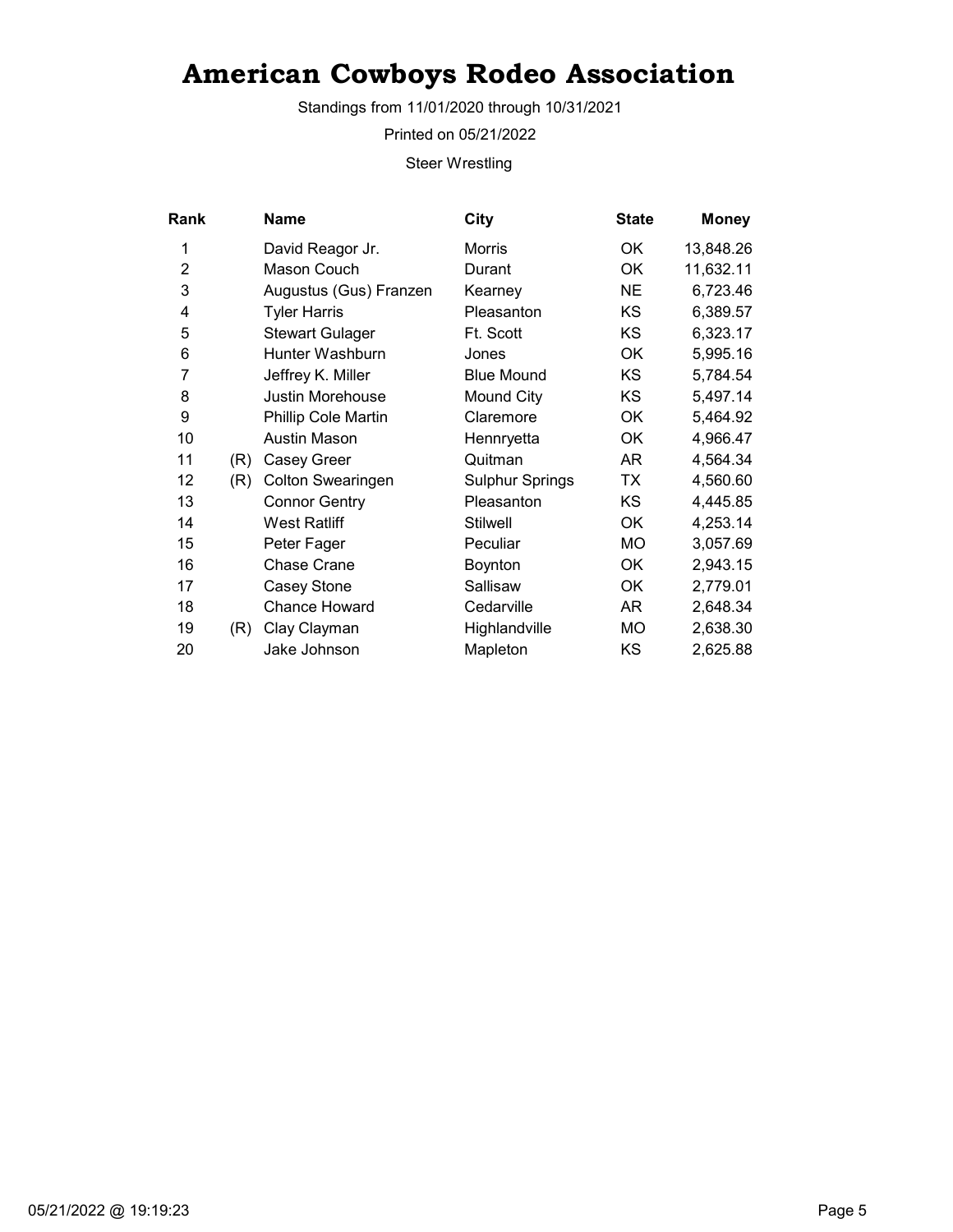Standings from 11/01/2020 through 10/31/2021

Printed on 05/21/2022

Cowgirl Barrel Racing

| Rank           |     | <b>Name</b>            | <b>City</b>         | <b>State</b> | <b>Money</b> |
|----------------|-----|------------------------|---------------------|--------------|--------------|
| 1              |     | Stephanie Joyner       | Henryetta           | ОK           | 18,783.55    |
| $\overline{2}$ |     | Ashlie Withrow         | Henryetta           | <b>OK</b>    | 12,078.09    |
| 3              |     | <b>Whitney Metker</b>  | Lindsay             | OK           | 11,257.50    |
| 4              |     | <b>Mallory McGee</b>   | Farmington          | AR.          | 10,232.07    |
| 5              |     | <b>Bre Dunn</b>        | Greenwood           | AR           | 9,351.59     |
| 6              |     | <b>Brookelyn Owens</b> | Muldrow             | OK           | 8,226.69     |
| 7              |     | Andee Jo Haden         | Bentonville         | AR           | 7,891.63     |
| 8              |     | Trisha Walden          | Wister              | OK           | 7,538.24     |
| 9              |     | <b>Brittney Hipp</b>   | Tuttle, OK          | OK           | 6,814.32     |
| 10             | (R) | Dalli Simmons          | Geronimo            | OK           | 4,868.58     |
| 11             |     | <b>Josie Potter</b>    | <b>Mount Vernon</b> | <b>MO</b>    | 3,944.44     |
| 12             | (R) | Paislee Fugate         | <b>Burkburnett</b>  | TX           | 3,835.53     |
| 13             |     | Sallye Williams        | Skiatook            | OK           | 3,312.84     |
| 14             |     | Diana Shoop            | Inola               | OK           | 2,916.99     |
| 15             |     | <b>Shelby Hicks</b>    | Ft. Smith           | AR           | 2,765.78     |
| 16             | (R) | Nichole Nordahl        | Cushing             | ОK           | 2,318.43     |
| 17             |     | <b>Bailey Stuva</b>    | Willard             | <b>MO</b>    | 1,883.10     |
| 18             |     | Jennifer Turner        | Vinita              | OK           | 1,640.68     |
| 19             |     | Kynder Starr           | Catoosa             | OK           | 1,533.54     |
| 20             |     | Libby Berger           | Udall               | KS           | 1,511.91     |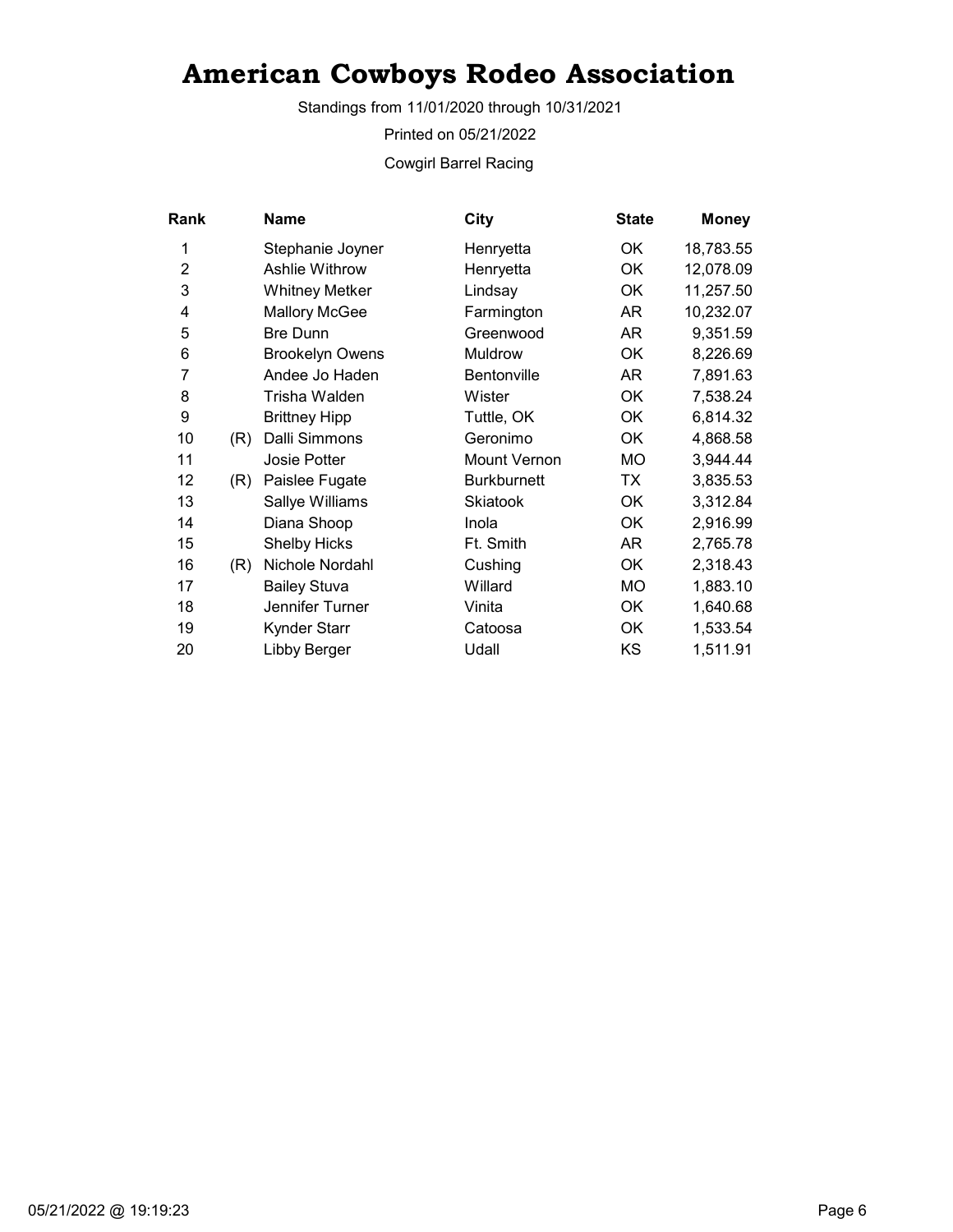Standings from 11/01/2020 through 10/31/2021

Printed on 05/21/2022

Header Team Roping

| Rank           |     | <b>Name</b>            | <b>City</b>   | <b>State</b> | <b>Money</b> |
|----------------|-----|------------------------|---------------|--------------|--------------|
| 1              |     | <b>Jesse Stipes</b>    | Salina        | ОK           | 15,446.09    |
| $\overline{2}$ |     | Casey Hicks            | Talala        | <b>OK</b>    | 14,284.84    |
| 3              |     | <b>Terry Crow</b>      | Miami         | OK           | 13,999.95    |
| 4              | (R) | <b>Garrett Elmore</b>  | Springer      | ОK           | 13,311.78    |
| 5              |     | David Walker           | Diamond       | МO           | 12,920.35    |
| 6              |     | <b>Trevor Howard</b>   | Pocola        | OK           | 11,193.56    |
| 7              |     | <b>Brent Mibb</b>      | Pryor         | OK           | 10,450.19    |
| 8              |     | Cody Camerer           | Kiowa         | <b>OK</b>    | 9,787.07     |
| 9              |     | <b>Eric Flurry</b>     | Spiro         | OK           | 8,855.05     |
| 10             |     | Cale Markham           | Vinita        | OK           | 8,487.44     |
| 11             |     | Jake Cooper            | Westville     | OK           | 7,588.68     |
| 12             |     | AJ Horton              | Stigler       | OK           | 7,254.71     |
| 13             | (R) | <b>Cordell Collins</b> | Talihina      | OK           | 6,758.30     |
| 14             |     | Adam Hubler            | Warner        | OK           | 6,272.25     |
| 15             |     | Kyler Kreder           | Ochelata      | OK           | 6,140.50     |
| 16             |     | <b>Clint Peverley</b>  | Owasso        | ОK           | 4,631.79     |
| 17             | (R) | <b>Carson Coffelt</b>  | Ponce De Leon | <b>MO</b>    | 3,845.57     |
| 18             |     | Dillon Vaughan         | Ramona        | OK           | 3,737.06     |
| 19             |     | Destry Graham          | Sallisaw      | OK           | 3,499.57     |
| 20             | (R) | Mason Appleton         | Chelsea       | OK           | 3,361.47     |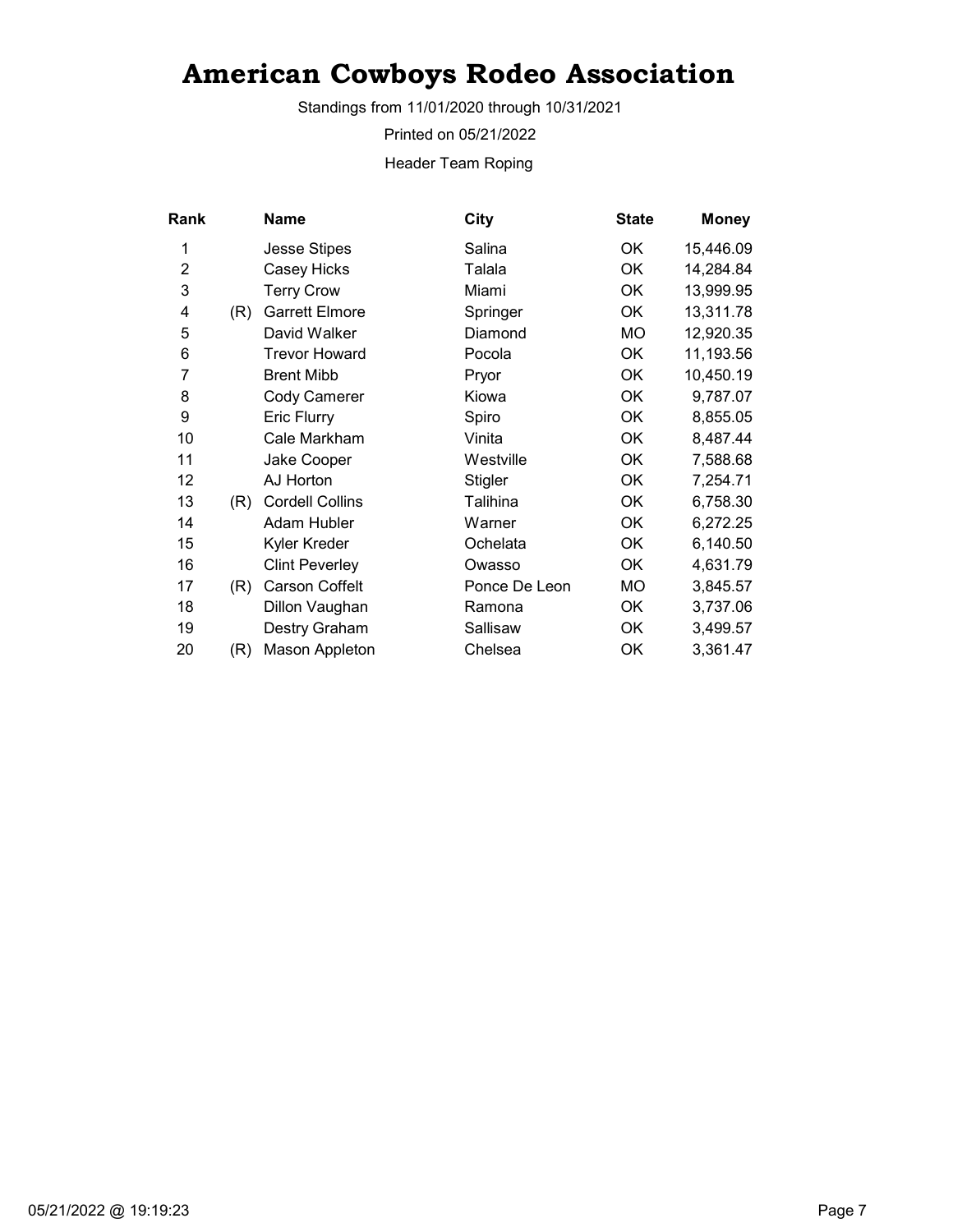Standings from 11/01/2020 through 10/31/2021

Printed on 05/21/2022

Heeler Team Roping

| Rank           |     | <b>Name</b>             | <b>City</b>          | <b>State</b> | <b>Money</b> |
|----------------|-----|-------------------------|----------------------|--------------|--------------|
| 1              |     | <b>Casey Stipes</b>     | Salina               | OK           | 16,227.97    |
| $\overline{2}$ | (R) | Landen Glenn            | <b>McAlester</b>     | <b>OK</b>    | 14,677.90    |
| 3              |     | Jake Pianalto           | Rose                 | OK           | 14,379.75    |
| 4              |     | <b>Stitches Stanley</b> | Wagoner              | <b>OK</b>    | 14,032.72    |
| 5              |     | Cooper Freeman          | Carthage             | MO           | 12,831.34    |
| 6              |     | Cody Heflin             | Pryor                | OK           | 12,493.38    |
| 7              | (R) | <b>Blayne Horne</b>     | McAlester            | OK           | 8,978.94     |
| 8              |     | Levi Pettigrew          | Sallisaw             | OK           | 8,589.91     |
| 9              |     | <b>Tyler Hutchins</b>   | Rose                 | OK           | 8,329.16     |
| 10             |     | Matt Ringle             | Checotah             | OK           | 8,230.06     |
| 11             |     | <b>Cody Doescher</b>    | <b>Webbers Falls</b> | OK           | 6,317.43     |
| 12             |     | Kyle Horton             | Stigler              | OK           | 6,152.23     |
| 13             |     | Roper Goodson           | Holdenville          | <b>OK</b>    | 5,614.90     |
| 14             | (R) | <b>Landen Collins</b>   | Talihina             | OK           | 5,569.15     |
| 15             |     | Johnathon Hamby         | <b>Hulbert</b>       | OK           | 5,114.77     |
| 16             |     | Thomas Smith            | <b>Barnsdall</b>     | 0K           | 4,268.52     |
| 17             | (R) | Shane Jenkins           | Amoret               | MO           | 3,758.12     |
| 18             |     | Lane Reeves             | Wann                 | OK           | 3,721.47     |
| 19             |     | <b>Chad Evans</b>       | Miami                | OK           | 3,341.59     |
| 20             |     | <b>Austin Rogers</b>    | Crescent             | OK           | 3,248.79     |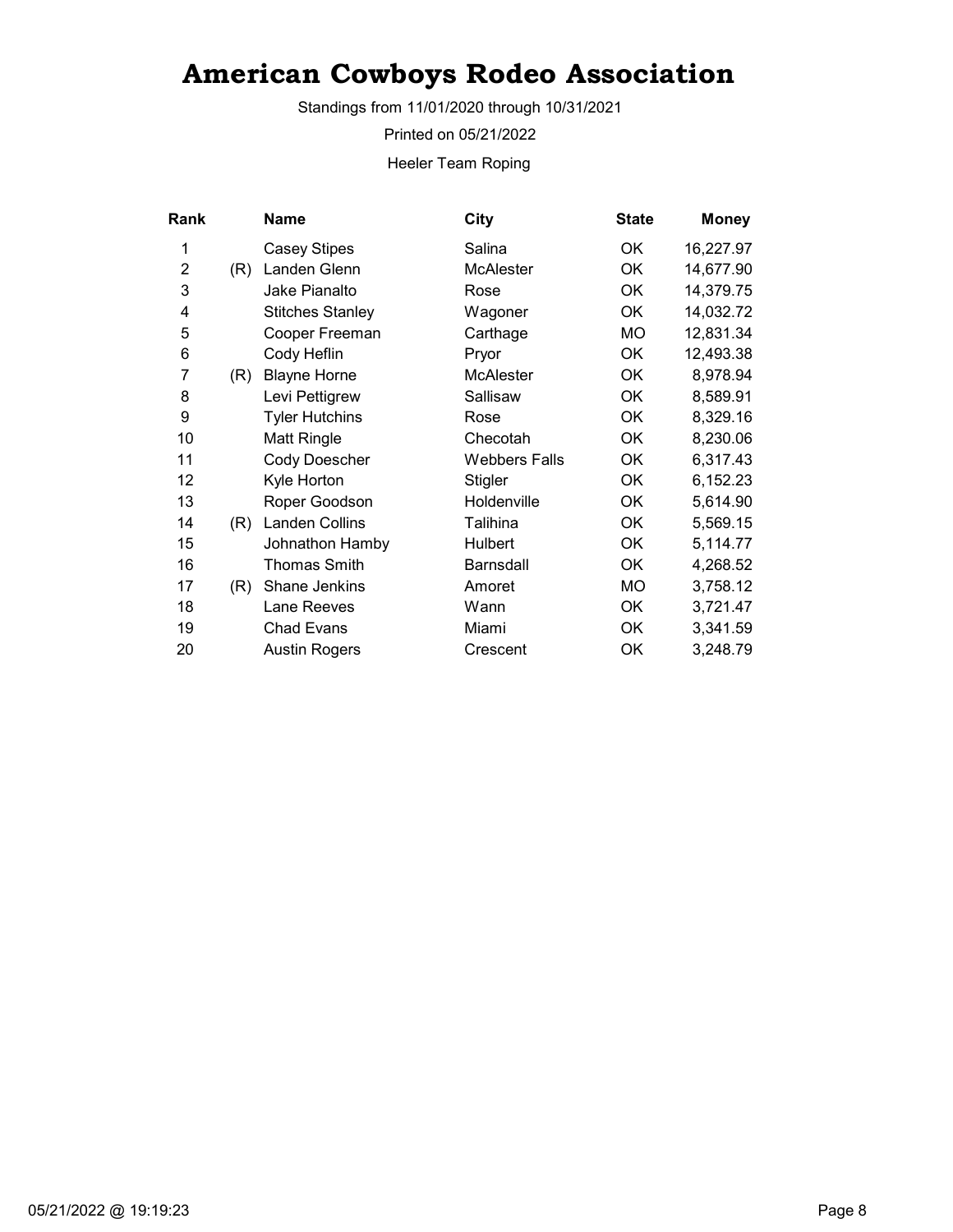Standings from 11/01/2020 through 10/31/2021

Printed on 05/21/2022

Cowgirl Breakaway

| Rank           |     | <b>Name</b>              | City               | <b>State</b> | <b>Money</b> |
|----------------|-----|--------------------------|--------------------|--------------|--------------|
| 1              |     | Kendyl Hutton            | Sperry             | OK           | 10,030.44    |
| $\overline{2}$ |     | Hannah Hughes            | Ft. Scott          | <b>KS</b>    | 9,466.47     |
| 3              |     | Halle Tatham             | Pryor              | OK           | 9,461.13     |
| 4              |     | Angela Bartley           | Chouteau           | ОK           | 7,618.18     |
| 5              |     | Kylee Jo Horton          | Stigler            | <b>OK</b>    | 7,183.88     |
| 6              |     | KeAnn Hayes              | <b>Blanchard</b>   | <b>OK</b>    | 6,260.80     |
| 7              |     | Jimme Beth Hefner        | <b>Bixby</b>       | OK           | 5,937.29     |
| 8              |     | Payton Dingman           | Pryor              | OK           | 5,936.00     |
| 9              |     | Addee Larae Carder       | Miami              | OK           | 5,505.64     |
| 10             |     | <b>Bailey Stuva</b>      | Willard            | МO           | 5,351.71     |
| 11             |     | <b>Baylee Lester</b>     | <b>Bentonville</b> | AR           | 5,233.98     |
| 12             | (R) | Sadie Prather            | <b>Skiatook</b>    | ОK           | 5,051.02     |
| 13             |     | <b>Charlcie Gatewood</b> | Miami              | OK           | 4,835.23     |
| 14             | (R) | Casey Solomon            | Gainesville        | <b>MO</b>    | 4,370.51     |
| 15             |     | Tamara Smith             | Wynona             | OK           | 4,096.22     |
| 16             | (R) | Jaycee Taylor            | Okeene             | ОK           | 3,758.35     |
| 17             |     | <b>Mollie Bassett</b>    | Vinita             | <b>OK</b>    | 3,400.29     |
| 18             |     | Rebekah Davis            | Newcastle          | OK           | 3,294.30     |
| 19             |     | Hannah Hartness          | Bluejacket         | OK           | 2,933.20     |
| 20             | (R) | Jayci Braudrick          | Tahlequah          | OK           | 2,869.16     |